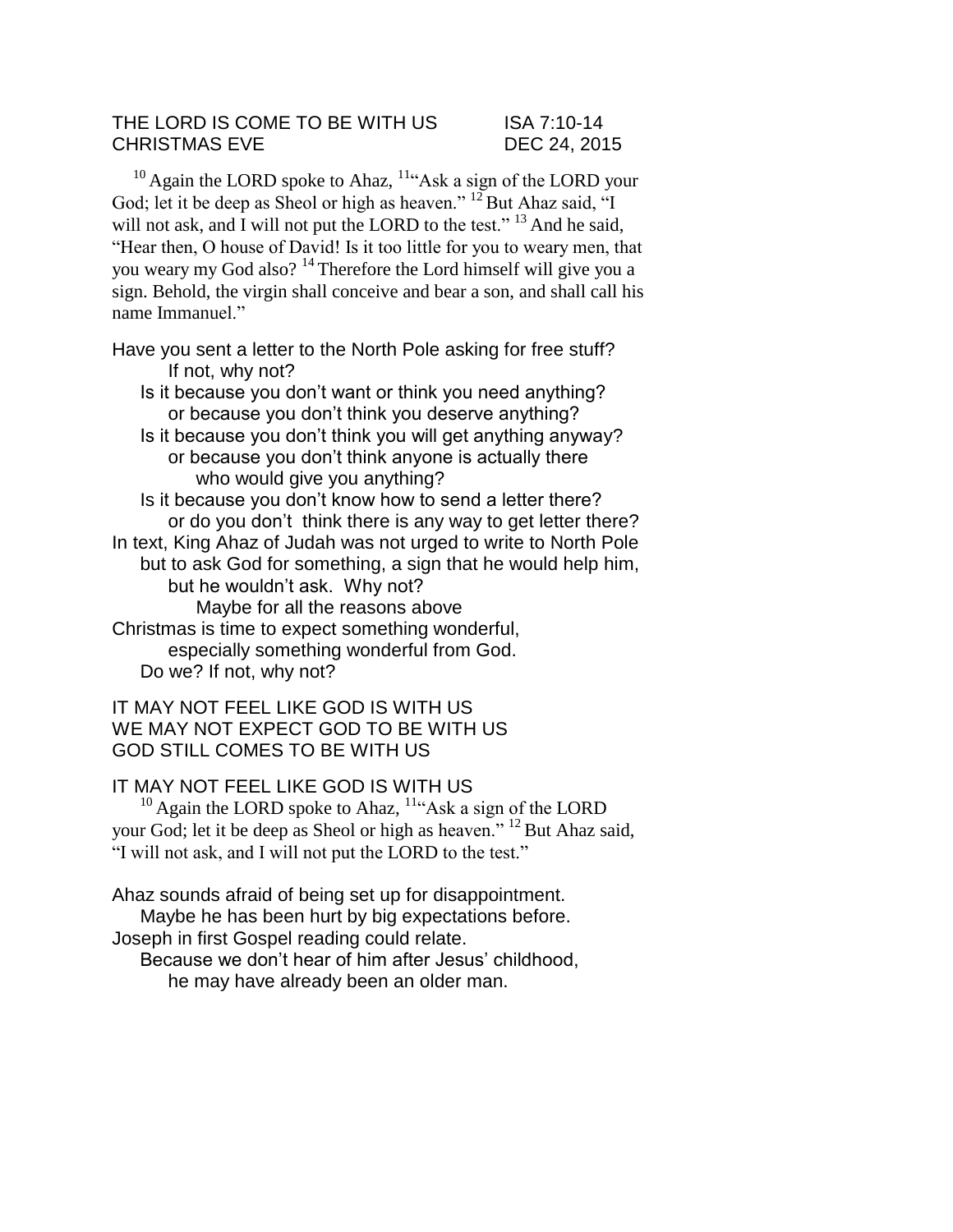But after many years alone he has found a wife. He is looking forward to getting married Until he finds out she is already pregnant. Imagine his disappointment. He was a just man, a kind man, but what good did it do him? Not only did it seem Mary would not be with him now but surely that God was far away too. But an angel came to assure him of even more than he hoped. God wanted him to have this wife and this child also would be for him, and even greater, God himself would be with him, even and especially in the hard days ahead when he it seemed he wasn't. We too, may have hard days when it may feel like God is looking the other way as we are struggling. Maybe difficult people or health problems make us think, "Do you see what is going on here!?" Sometimes we may ask for that sign or other help when we are grieving or depressed or afraid and it feels like our prayers just bounce off ceiling and we are left all alone and on our own. Or we may simply have too many days like those when the guests have all gone home and the decorations have been taken down and the emptiness and silence just echoes and nothing can fill up the loneliness. More than this, because of such feelings or other experiences or persuasive ideas we have accepted…

### WE MAY NOT EXPECT GOD TO BE WITH US

Isaiah replies, "Hear then, O house of David! Is it too little for you to weary men, that you weary my God also?

Ahaz is not the only one who may be disappointed. Others are disappointed with him. The nation of Judah is being threatened with war. How does this king react? He is shaking with fear and so everyone else is too. Two enemies, Israel, their alienated relatives, and Syria, belligerent neighbors, have ganged up against them. King Ahaz, without ever bothering to pray to God for help,

got together all money he could to hire king of Assyria, a thug from another neighborhood, to come help him,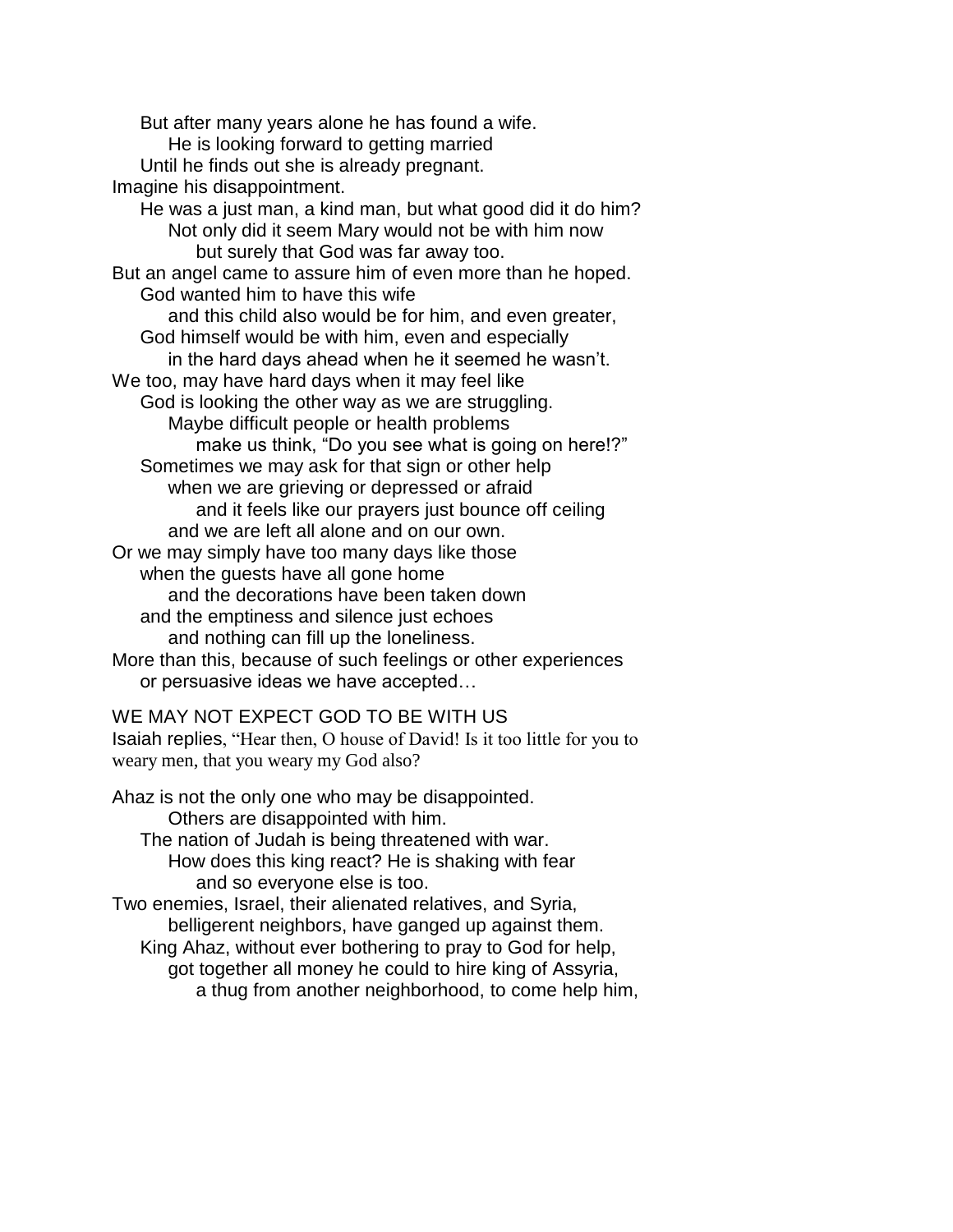which implies confidence not just in power of Assyria's army but in power of Assyria's gods. He acts like the God is not only absent but nonexistent. Ahaz doesn't want to ask God for anything because he doesn't think God can do anything anyway. If there had been printing back then, there may have been headline: God can't fix this. Or maybe he didn't want to ask God for help because he had suspicion what God would say to him. Because he already knew what God said about what was right and wrong and he knew he was ignoring that and doing wrong. So he didn't even want to hear what God might say about what he deserved. He didn't want God to be with him just as some don't want to invite company who will find fault, criticize and scold. Isaiah went on to tell him what God had to say anyway. Right after these verses he tells Ahaz he is going to have even worse problems. Assyria, the one he hired to help him, will attack him. Isn't that just the way it is? When we ignore or decline God's offers of help and find our own ways of dealing with problems, maybe making ourselves feel better by spending money, getting revenge, withdrawing, stomping out, yelling, drinking, making bad friends, or even striking out, we make our problems even worse. But in spite of all this - because of all this.

# GOD STILL COMES TO BE WITH US

 $14$  Therefore the Lord himself will give you a sign. Behold, the virgin shall conceive and bear a son, and shall call his name Immanuel."

Immanuel, as the first Gospel explains, means God is with us. What this may mean to Ahaz is that in less than a year, in time it takes for one who is still a virgin to have a son, it will be so obvious that God is indeed with them that she will call his name Immanuel. Their problems will not all be over but they will see that God is with them even in the midst of their problems. But these words mean much more than they at first seemed, just as God is always doing more than it may seem.